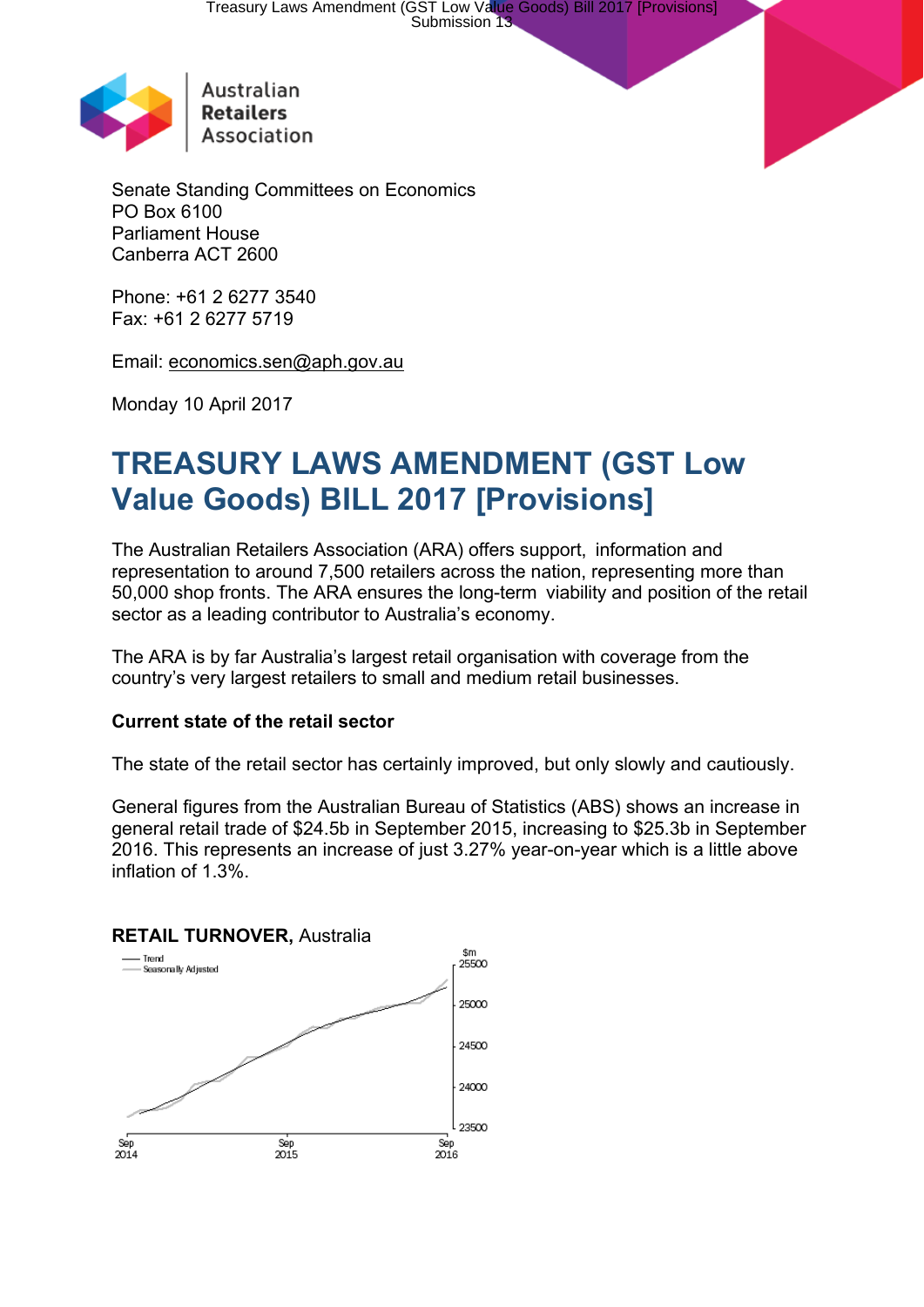

Source: ABS

However, despite the positive news, retailers remain concerned about tough trading conditions.

#### **Specific recommendations and concerns**

The ARA supports the direction outlined in the Treasury Laws Amendment (GST Low Value Goods) Bill 2017 [Provisions].

We agree that "...the fact that neither the supply nor the importation of such low value goods is subject to GST represents a significant risk to the integrity of the GST system. It also places Australian based suppliers at a growing competitive disadvantage."<sup>1</sup>

The ARA has been the only organisation working all the way through this process with the Federal and State Governments to reduce the low value threshold and provide a level playing field for Australian retailers. We were very pleased when the previous Federal Treasurer, the Hon. Joe Hockey MP, announced the change following the Council on Federal Financial Relations Tax Reform Workshop. [In](http://jbh.ministers.treasury.gov.au/media-release/075-2015/) a [statement](http://jbh.ministers.treasury.gov.au/media-release/075-2015/) he said:

> *At the meeting the Commonwealth Treasurer put forward a proposal that relies on a vendor registration model as a method of collecting the GST for the states and territories. As goods would not be stopped at the border, administering a vendor registration model would have a relatively low cost.*

*The Commonwealth also recommended that the existing threshold for the GST liability be reduced to zero, in line with the GST collection for other products and services. The states and territories have unanimously agreed to this in principle.*

The ARA and the Shopping Centre Council of Australia (SCCA) provided a submission in response to the then *Tax Laws Amendment (Tax Integrity: GST and Digital Products) Bill 2015*, when first exhibited following the May Budget.

In this submission we provided strong support for this important GST integrity measure. We also urged the Government to consider applying the principles in closing this loophole for digital products to tangible products purchased offshore. We are pleased that the Government has, since that time, also reached agreement with the States and Territories to close the Low Value Threshold (LVT) loophole for the offshore purchase of tangible goods.

<sup>1</sup> *Treasury Laws Amendment (2017 Measures no. 1) Bill 2017* Exposure Draft Explanatory Material (p. 5, s. 1.14)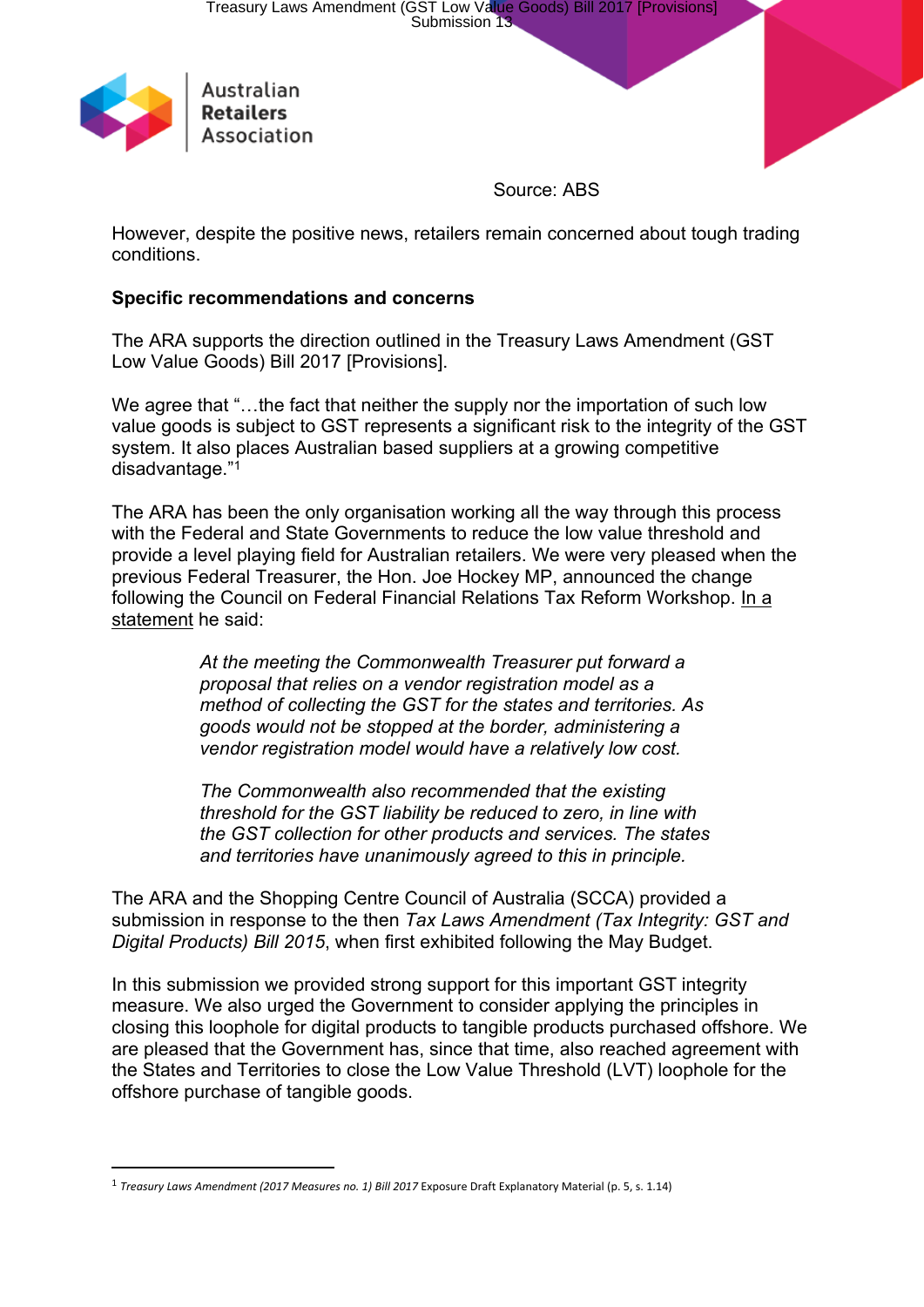

We jointly reviewed the proposed amendments incorporated in the now *Tax Laws Amendment (GST treatment of Cross-Border Transactions) Bill 2015* and have no particular concerns with the proposed changes as the objectives of the Bill – and the Government's policy and intent in progressing this reform - remain the same.

We are very pleased *both the Government and Opposition have expressed their own strong support* for the changes.

The retail sector is pleased to restate their broad support for the Government's reform direction:

- Applying the GST to digital products and other imported services sourced offshore is not a new tax.
- It is the appropriate application of the GST to products which would, if purchased domestically, attract the GST.
- International corporations should be paying their fair share of GST in Australia.
- This move levels the playing field for Australian retailers to overseas retailer competition.

We support the legislative basis which would see offshore suppliers of tangible goods and services collecting and remitting GST to the Australian Government. This is a modern approach which will defer administrative costs from Government. We understand that there is still no intention to impose a 'threshold' under which the GST would not apply to the purchase of the intangible goods. We support this approach.

Further, we have asked the Government to take on board the lessons and outcomes as part of implementation in regard to intangible products to close the LVT loophole on tangible products.

The ARA looks forward to, where possible, assisting the Government in its ongoing deliberations on these important GST integrity measures.

The vendor registration model has significant advantages over other possible schemes. As such, this submission will outline our ideas and concerns about the proposed Amendment, specifically about how it relates to the vendor registration model and what concerns we have about the implementation and enforcement of the legislation.

There has been a suggestion as to the need for an information and education programme to be run to assist the implementation and compliance on these measures, and the ARA sees that this could be beneficial in stopping inadvertent non-compliance.

# *Registering for GST*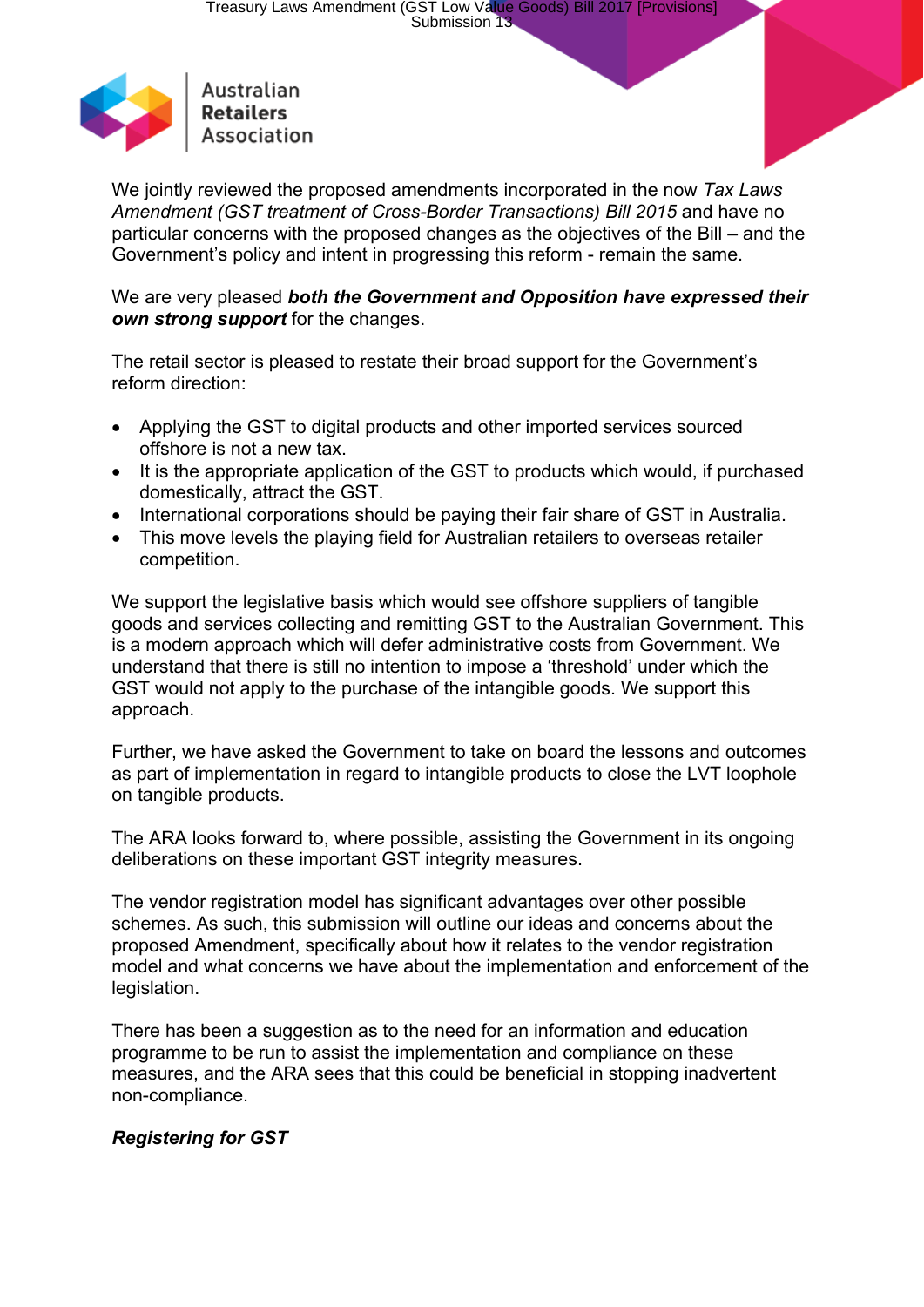

Association

Given the suppliers we are discussing are, by definition domiciled overseas and are not subject to Australian taxation law, a number of smaller retailers have raised concerns over the \$75,000 turnover threshold.

Following briefings with Border Protection, the Australian Tax Office (ATO) and Treasury, the ARA are comfortable that the Australian Government can undertake measures to encourage or force companies to register for GST including declaration form changes and data sharing with overseas jurisdictions.

Discussions indicated enforcement will rely on tax treaties with other countries, whereby the relevant authority within another country will enforce the new laws on retailers domiciled in their country, on behalf of the Australian Government along with options including but not exclusively website blocking.

Of note is the proposed discussed inclusion of "Marketplace" sites to capture smaller volume retail. We believe this measure will go a long way to assist the capture of smaller players without the need to pursue through agreements in other jurisdictions or other arbitrary measures. We have heard a great deal of misinformation around harming businesses. If making an overseas based business operating in the Australian market harms them by putting them on an equal level with Australian registered businesses that is a good outcome.

The GST liability on sales of low value goods will shift to marketplaces or platforms (in a similar manner to the GST digital law changes to commence on 1 July 2017), or to "redeliverers".

The ARA acknowledges previous research and modelling that shows collecting the GST at the border is undesirable, given the administrative costs of doing so. However, that modelling was predicated on all low value goods being stopped at the border, assessed for GST and then held until the GST is paid by the consumer.

A mix of both the vendor registration model and a border-control model through checking of self-declarations along with data matching should be effective in enforcing the legislation would work best. Where an overseas retailer does register for GST, they would then go on a list that is given to Border Protection and Australia Post. Goods from those suppliers would be earmarked as having paid GST and so would not be stopped at the border. However, an overseas retailer that has not registered for GST (and who therefore hasn't charged GST at the point-oftransaction) doesn't go on that list. Therefore, their goods will be stopped at the border and Border Protection (or Australia Post), discussions have indicated new coding will be introduced to assist these measures.

With indications from 500 to 1000 of the largest overseas retailers have been identified as initial targets of the legislation, the 'overflow' of low value goods that have not had GST charged on them should be relatively low, and will therefore not pose an unacceptable administrative burden on Border Protection.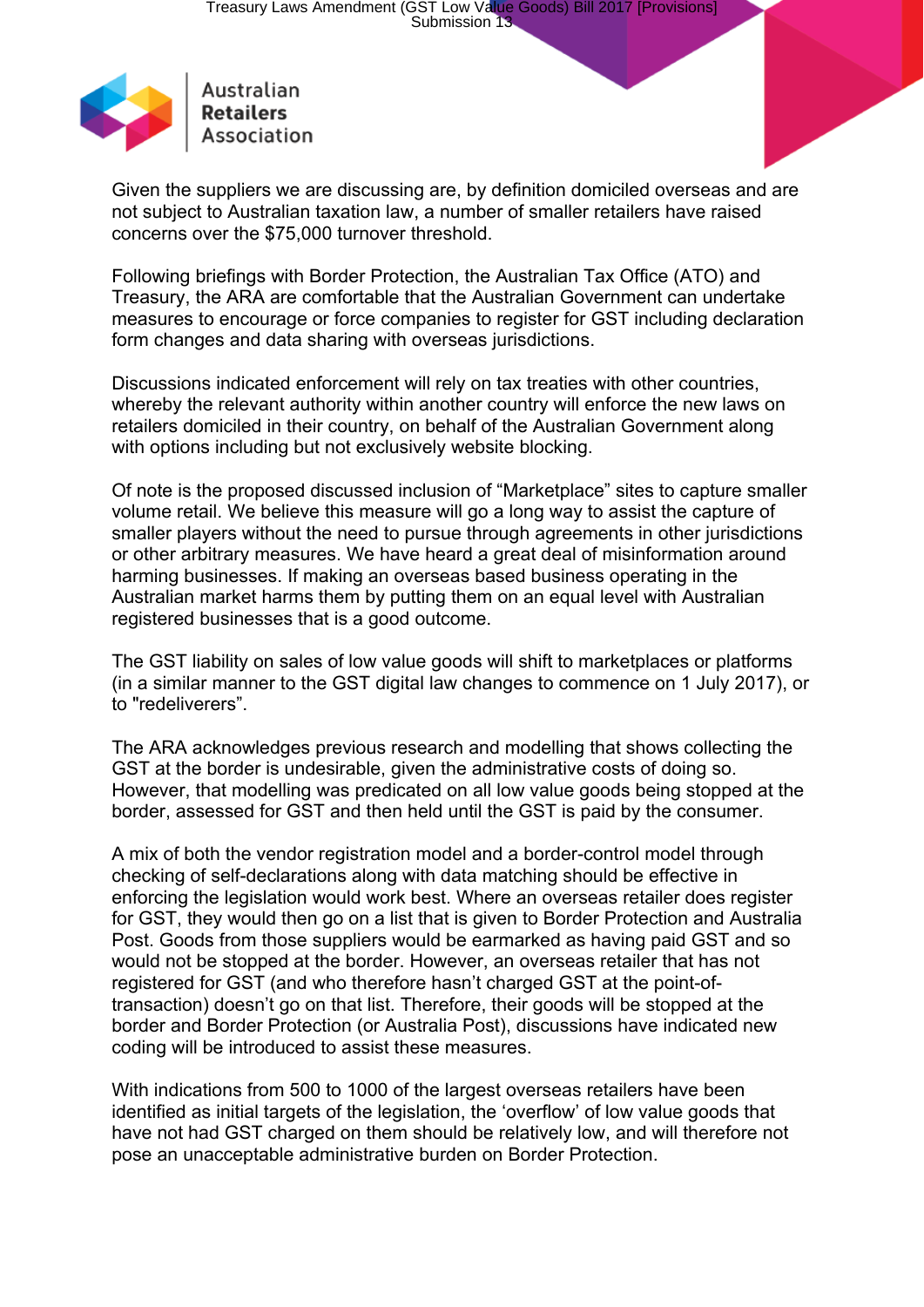

# *Identifying Overseas Suppliers*

It has been noted in other consultations about the LVT that a relatively small number of overseas online retailers (accounts range from 20 to 50) account for a large percentage of the total consumer imports into Australia. With the initial scale of the proposed registration of brands non registered entities along with third party "Marketplace" websites, those who fall between the cracks are likely to contribute very small volumes.

The ARA's smaller and specialty members are concerned that nothing in the amendment or explanatory material, discusses how overseas suppliers will be prioritised and encouraged to register for GST. Depending on how companies will be prioritised to register, it may be worth having specific Australian industry discussions with the ATO around options to identify specific overseas online suppliers. This will ensure the widest possible take-up of registration is seen by industry and having a mechanism to achieve this is necessary.

While it is not necessary to include this issue in the legislation, the ARA members thought it worth raising as part of the more general consultation into the Low Value Threshold and following discussions with respective departments and agencies where these issues have been raised for implementation.

#### *GST Registration Threshold*

The ARA agrees the threshold for registration for overseas suppliers should be the same as Australian suppliers (turnover of \$75,000 for a for-profit business, \$150,000 for a not-for-profit). The explanatory material (s. 1.22) makes it clear the threshold only applies to the turnover of the Australian portion of that business.

That seems reasonable, although as mentioned we would like to see the mechanisms discussed with respective agencies continually improved to deal with concerns expressed by some small retailers.

#### *Goods forwarders*

The ARA supports good forwarders, as defined in the Legislation, being held responsible for collecting and remitting the GST for the value of the goods and agrees with the proposal around the last handler (closest to the consumer) should register to do this.

#### *GST and Australian based retailers operating distribution from overseas*

The ARA also notes that on no tax input status of this measure Australian businesses will need to look at their respective business models if they are using some forms of overseas based distribution and sales.

# **Conclusion**